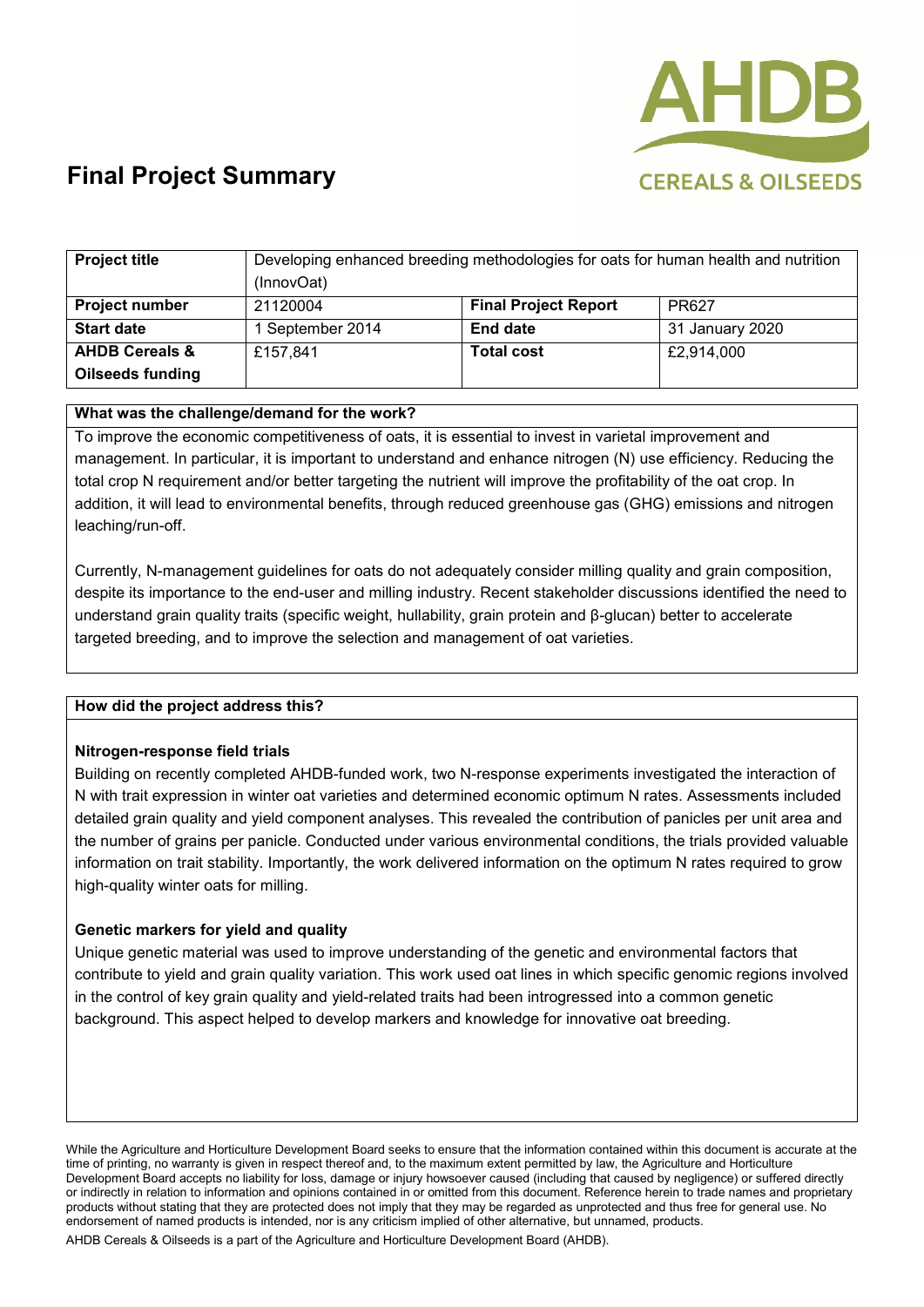

## **Final Project Summary**

| What outputs has the project delivered?                                                                                                                                 |  |  |  |
|-------------------------------------------------------------------------------------------------------------------------------------------------------------------------|--|--|--|
| Nitrogen-responses                                                                                                                                                      |  |  |  |
| Low inputs of nitrogen resulted in low grain yield and quality.                                                                                                         |  |  |  |
| Higher nitrogen inputs increased grain number per m <sup>2</sup> and yield.                                                                                             |  |  |  |
| Higher nitrogen inputs resulted in variety-dependent positive responses on all grain quality parameters<br>measured, except specific weight and screenings.             |  |  |  |
| Grain yield was not associated with thousand grain weight, although many of the grain quality traits<br>$\bullet$<br>measured were.                                     |  |  |  |
| Grain protein and $\beta$ -glucan content increased in response to nitrogen, whereas oil content decreased.                                                             |  |  |  |
| At high nitrogen rates, some varieties may have specific weights and screenings below milling<br>specifications, despite having high kernel contents and hullabilities. |  |  |  |
| A lower $\beta$ -glucan variety could reach acceptable levels with higher nitrogen applications.<br>$\bullet$                                                           |  |  |  |
| The variety Mascani displayed stable grain quality across all nitrogen treatments.                                                                                      |  |  |  |
| As varieties differed in the extent of response to nitrogen fertiliser, ideally, variety-specific nitrogen<br>management plans would be developed.                      |  |  |  |
| Dissection of grain quality traits revealed the importance of grain roundness and grain filling on grain<br>quality traits.                                             |  |  |  |
| Due to the decrease in grain size at high nitrogen application rates, screenings (grains that pass through<br>a 2mm sieve) may also increase in some varieties.         |  |  |  |

- The decrease in mean grain size was accompanied by an increase in the range of grain sizes found and variety-dependent changes in the bimodality of this distribution.
- Varietal differences were found in nitrogen uptake and utilisation efficiencies.



*Figure 1. Effect of nitrogen (N supplied plus soil nitrogen measured using SMN tests) on grain yield (A), specific weight (B), hullability (C) and kernel content (D). IBERS 2014 (Lydbury North), ADAS 2014 (Rosemaund), ADAS 2015 (Rosemaund) – mean of Mascani, Gerald, Tardis and Balado. ADAS 2017 (Rosemaund) – mean of Mascani, Maestro and Griffin.*

While the Agriculture and Horticulture Development Board seeks to ensure that the information contained within this document is accurate at the time of printing, no warranty is given in respect thereof and, to the maximum extent permitted by law, the Agriculture and Horticulture Development Board accepts no liability for loss, damage or injury howsoever caused (including that caused by negligence) or suffered directly or indirectly in relation to information and opinions contained in or omitted from this document. Reference herein to trade names and proprietary products without stating that they are protected does not imply that they may be regarded as unprotected and thus free for general use. No endorsement of named products is intended, nor is any criticism implied of other alternative, but unnamed, products.

AHDB Cereals & Oilseeds is a part of the Agriculture and Horticulture Development Board (AHDB).